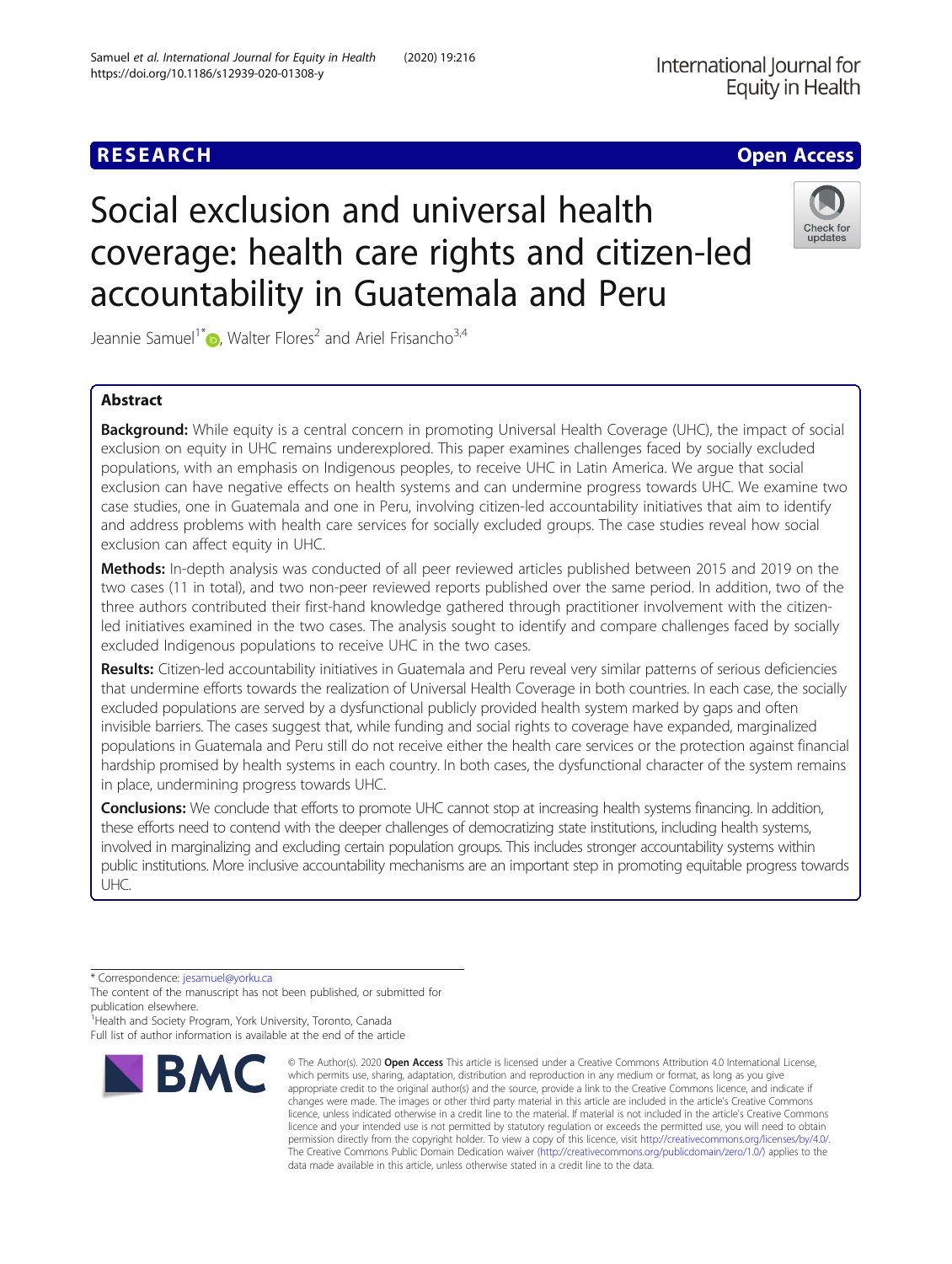## Introduction

Universal health coverage (UHC) has quickly risen in the global health agenda in recent years. Since the WHO advanced the case for UHC in its World Health Report on health system financing in 2010, there has been a great upsurge of demand for advice and assistance about how to deliver UHC  $[1]$  $[1]$ , and a growing number of countries "across the development spectrum" have been working towards UHC [[2\]](#page-7-0). UHC has been endorsed by the World Bank and integrated into the UN Sustainable Development Goals (SDG) as a specific target for all countries (target 3.8 achieve UHC by 2030)—identifying it as both a global health and a development priority [[3](#page-7-0)]. A 2019 report by the Commission of the Pan American Health Organization on Equity and Health Inequalities in the Americas also endorses the push toward UHC, arguing that "universal access to health care should be a feature of all societies" [\[4\]](#page-7-0).

The idea of equity is essential to Universal Health Coverage. UHC is intended to make quality health services available and accessible to all. However, we argue that scholarship on UHC does not take social exclusion into sufficient account in its thinking on equity. The impact of social exclusion on equity in UHC remains underexplored. This is problematic since there are important insights to be gained from understanding the challenges faced by socially excluded groups for achieving UHC. In particular, we argue that social exclusion can have negative effects on the design, funding and quality of health care services in ways that can undermine efforts to extend UHC. To demonstrate this, we examine two case studies, one in Guatemala and the other in Peru, where grassroots volunteers from Indigenous communities are involved in citizen-led accountability initiatives in order to improve community access to quality health care services. These case studies help to illustrate the challenges faced by socially excluded groups to receive effective UHC in highly unequal countries such as Guatemala and Peru. We conclude that efforts to promote UHC cannot stop at increasing health systems financing. In addition, these efforts need to contend with the deeper challenges of democratizing states and health systems that are involved in marginalizing and excluding certain population groups.

## UHC and social exclusion

Universal health coverage (UHC) is achieved when all people receive quality health services that meet their needs without being exposed to financial hardship [\[5](#page-7-0)]. Conceptually, this involves strengthening all aspects of health systems including public health and population measures involving promotive and preventative services. However, the mainstream discussion on UHC places primary emphasis on the financing mechanisms related to

the provision of health services, including the extension of health insurance [\[5](#page-7-0)]. As a result, to date, much of the literature seeks to inform decisions about how to allocate scarce resources, define priorities, and overcome barriers to extending coverage. Some studies discuss principles and obligations for equity [[5,](#page-7-0) [6\]](#page-7-0), while others review the experiences of countries that have expanded coverage in order to identify lessons learned as well as challenges and opportunities [\[7](#page-7-0)–[11\]](#page-7-0). Much of this latter research in particular acknowledges the importance of political economy concerns to UHC reforms [\[9,](#page-7-0) [11](#page-7-0)–[13](#page-7-0)]. Progress towards UHC requires redistribution and inevitably involves "political trade-offs, conflicts and negotiations" [\[9](#page-7-0)]. As Stuckler et al. observe, "Adopting UHC is primarily a political, rather than a technical issue" [\[11](#page-7-0)]. Similarly, how and how far equity is pursued in UHC will depend upon how political and economic concerns are navigated [[4\]](#page-7-0).

We argue that, despite the recognition of the role of politics in UHC, much of the discussion has not yet paid sufficient attention to social exclusion as an important factor influencing the realization of UHC. Social exclusion refers to a "set of structural mechanisms that prevent certain social groups from fully participating in the economic, social, political and cultural spheres of society" [\[14](#page-7-0)]. These mechanisms can limit access to health, housing, employment, education, political representation, citizenship, humane treatment, etc. [\[15\]](#page-7-0). Exclusion is a broad term and refers to people who are stigmatized and marginalized in many different ways such as racialized and ethnic minorities, drug users, persons with disabilities, sexual and gender minorities, migrants, refugees, and Indigenous peoples. People also face multiple forms of exclusion by falling into combinations of categories, such as gender and racialization. This leads to intersecting or compounding forms of discrimination. Social exclusion is related to other concepts such as structural violence and systemic racism in that it focuses on the structural in a context of unequal power relations [[16\]](#page-7-0). As with these related concepts, exclusion is brought about by the interplay of social institutions, cultural distinctions, and political processes which create social boundaries that perpetuate inequality. Exclusion involves the creation and reproduction of stigmatized social categories, and "[d] isrespect, discrimination and degradation are as much at work as are monetary poverty and physical need" [[17](#page-7-0)]. The concept is useful in that it directs attention to the multi-dimensional barriers to full participation in society and can help in the causal analysis of poverty and deprivation [\[18](#page-7-0)].

Health systems represent an institutionalized social setting where social divisions and patterns of exclusion can be combatted or reinforced [[19\]](#page-7-0). The reproduction of social divisions is particularly visible where health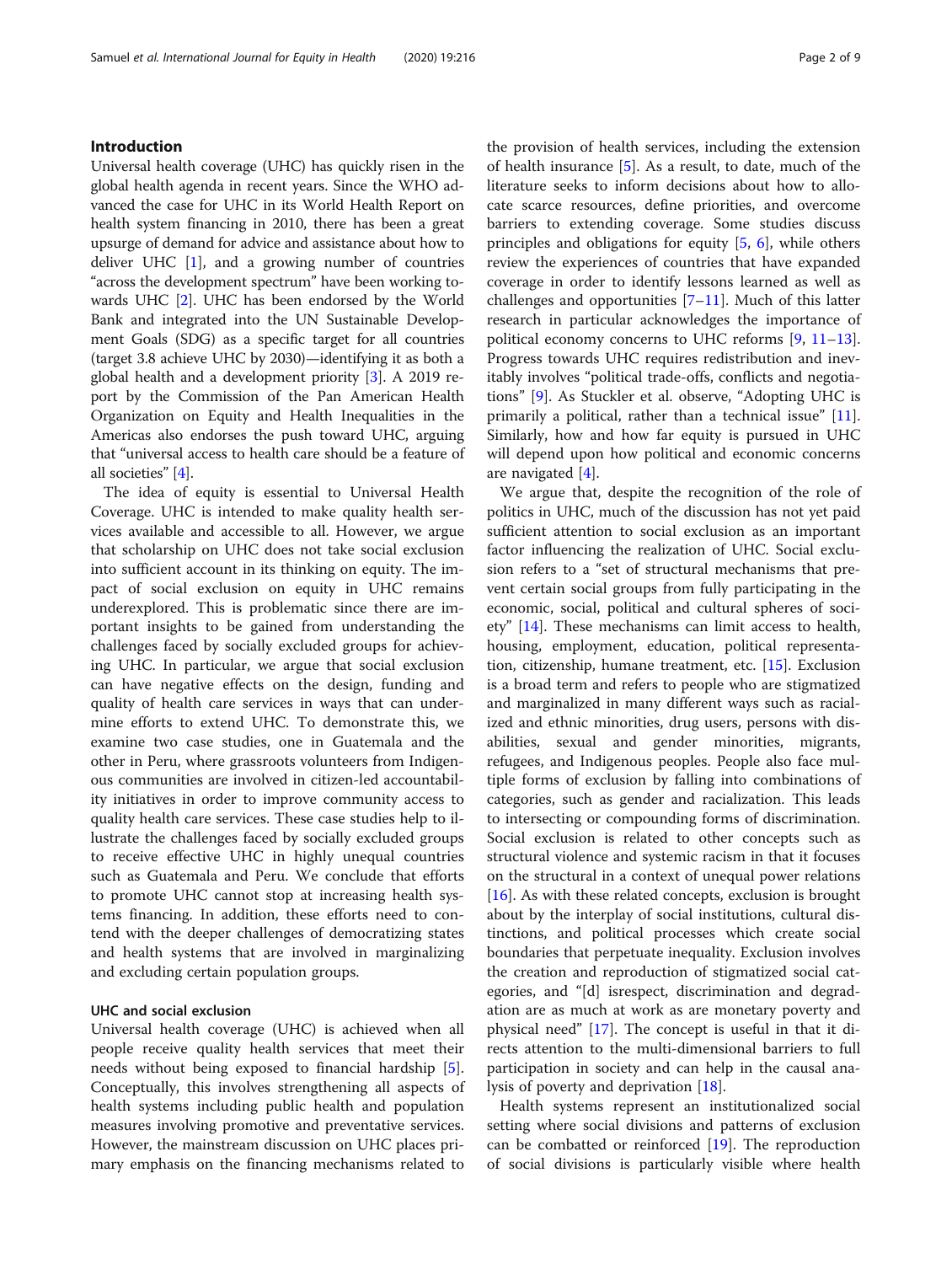systems have developed in a segmented fashion so that social groups are served by separate segments of the health care system. Health system segments that serve disadvantaged populations tend to provide lower amounts of funding per person, inferior quality of care, etc. [[10,](#page-7-0) [20\]](#page-7-0). This form of social segregation can also normalize social divisions and make them more resistant to challenge [\[21](#page-7-0)].

Social exclusion raises obvious equity issues relevant to UHC, particularly in terms of who is covered and who is not. It can also have less visible effects on how health systems serve socially excluded populations. This is not unique to Latin America. Even where health coverage is extended, studies suggest that patterns of social exclusion can have important effects on the quality of services for disadvantaged groups. For example, extensive research has demonstrated that racialized and ethnic minorities in the U.S. receive lower quality of health services than white Americans, even after disease status, socioeconomic differences and other health care access related factors are taken into account [[22,](#page-7-0) [23](#page-7-0)]. In addition, research in Canada and the U.S. shows that factors such as stereotyping and bias by medical practitioners contribute to persistent racial and ethnic disparities in health care [\[24](#page-7-0)–[26\]](#page-7-0).

In short, the literature on social exclusion in health care raises important questions relevant to the political economy and equity concerns involved in realizing UHC in Latin America. We argue that existing debates on UHC and equity would benefit from taking a more complete account of the consequences of social exclusion in health care.

## Citizen-led accountability initiatives as a window into social exclusion in health care

We use case studies concerning two citizen-led accountability initiatives in two Latin American countries to explore how social exclusion can negatively influence health coverage, and thereby inform broader debates about progress towards UHC. 'Citizen-led accountability' or 'social accountability' are terms used to describe initiatives involving grassroots groups that use new forms of civic engagement to promote reform in government [\[27,](#page-7-0) [28\]](#page-7-0). It is an evolving category that includes citizen monitoring of public services, social audits, and participatory budgeting [[29](#page-7-0)]. Since the early 2000s, various citizen-led accountability initiatives have formed in countries around the globe to address problems with health care delivery for poor and neglected communities [\[30\]](#page-7-0). These initiatives are typically led by community volunteers who receive training from NGO allies to carry out various tasks in local health facilities. These include monitoring, documenting problems and issues, and advocacy  $[31]$  $[31]$ . These initiatives seek to promote change by building citizen power and civic engagement. They often depend on the establishment of participatory spaces in order to bring issues to the attention of local health officials [\[32\]](#page-7-0).

We contend that these initiatives often serve as learning laboratories where both community volunteers and NGO allies make discoveries about the quality and delivery of local health services. Citizen-led accountability initiatives help to gather and focus collective knowledge concerning experiences that are often marginalized within mainstream policy narratives. Research on these kinds of initiatives provides additional insight into the relationship between social exclusion and health care services.

## **Methods**

This article is based on an in-depth analysis of all peer reviewed articles and book chapters published between 2015 and 2019 (11 in total) on two specific cases of citizen-led accountability in health care: one in Guatemala and the other in Peru [[28,](#page-7-0) [30](#page-7-0), [31](#page-7-0), [33](#page-7-0)–[41](#page-7-0)]. All but one of the peer reviewed studies [\[30](#page-7-0)] was co-authored by one or more of the authors of this present article. Through our analysis of these studies, we have sought to identify challenges faced by socially excluded populations to receive UHC. In particular, the case studies focus on social exclusion of Indigenous populations in relation to publicly provided health care services in both countries. Review of these studies was further supplemented with information from four published non-peer reviewed research reports concerning the cases [[32,](#page-7-0) [35](#page-7-0), [42](#page-7-0), [43\]](#page-7-0). In addition, two of the three authors have contributed their personal knowledge gained through years of practitioner involvement with the citizen-led initiatives examined in the two case studies.

#### Results

## Citizen-led accountability in Guatemala

Guatemala is one of the most unequal countries in the world, and it is a country where inequality is closely connected to ethnicity and race [[44\]](#page-8-0). While overall poverty in the country remains persistently high, the rate of extreme poverty is three times higher among the Indigenous population than among the non-Indigenous population [\[44](#page-8-0)]. These inequalities are also reflected in health and nutrition outcomes. The rate of chronic malnutrition for Indigenous children under five in Guatemala is 58%, over twice as high as for the non-Indigenous child population [\[45](#page-8-0)]. Stark contemporary inequalities in health and income in Guatemala stem from a history of European colonization, decades of military dictatorships, the exclusion of poor and Indigenous populations from development, and a 30 year internal war [\[32\]](#page-7-0). In peace accords signed after the end of the civil war in 1996, the state made commitments to increase social investment for the most vulnerable. Despite modest increases in tax revenues and social spending since the 1990s, in 2015 Guatemala still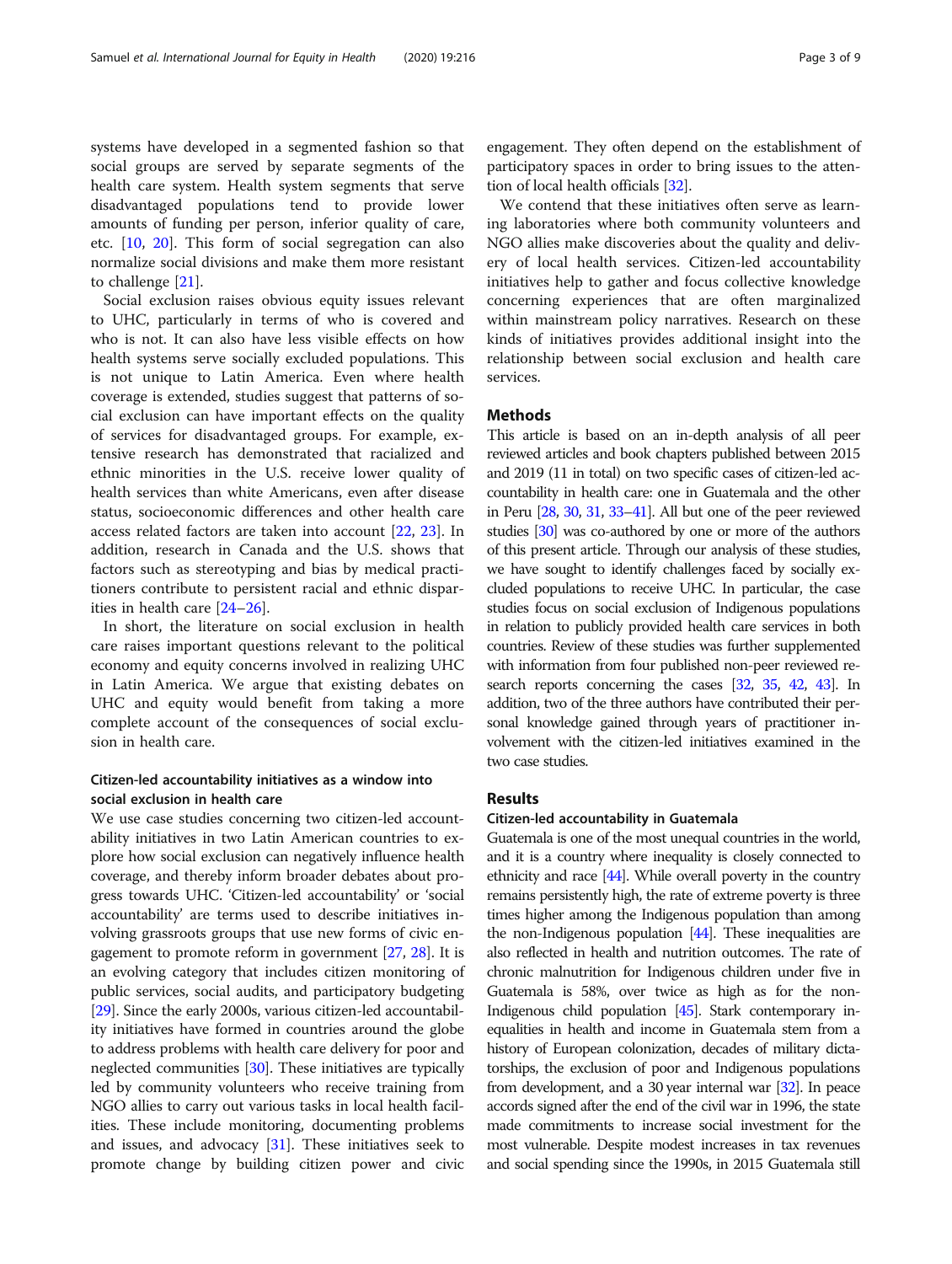had the third lowest domestic government health care expenditure per capita among countries in the Americas [\[4](#page-7-0)].

Poor communities, often in rural areas with large Indigenous populations, are served by a network of government health care facilities that are chronically underfunded and insufficient for the number of people they aim to serve. In the past two decades, different policy initiatives managed to expand basic health care service coverage. However, coverage has contracted in the past 5 years and funding has stagnated [[46](#page-8-0)]. Meanwhile, a significant percentage of the country's population remains in need of quality publicly provided health services. For example, a report from the Commission of the Pan American Health Organization on Equity and Health Inequalities in the Americas notes that 78% of female and 68% of male nonagricultural workers in Guatemala are employed informally [\[4](#page-7-0)]. These workers lack social protections from employers and depend on precarious income streams, thereby increasing the importance of publicly provided health services to meet their health service needs.

Beginning in 2007, a network of volunteer health defenders was catalyzed in Guatemala by CEGSS, an NGO focused on participatory action-research to reduce social exclusion and inequality in health care affecting the rural Indigenous population. Previously, CEGSS had sought to collect evidence itself of failing public services in Indigenous rural areas in order to press public officials for action. However, officials disregarded their message as politically motivated interference by outsiders [\[34](#page-7-0)]. CEGSS revised its strategy to provide capacity-building services to representatives elected from rural communities so that they could collect information on services and engage with officials themselves [[35\]](#page-7-0). The passing of new laws, such as the Decentralization, Community Development Councils and Health Act, recognize the right and responsibility of citizens to participate in the planning, monitoring and evaluation of public services [\[32](#page-7-0)].

This led to the formation of the Network of Health Rights Defenders (REDC-SALUD in Spanish), a volunteer group of representatives elected by their rural communities to defend rights to health. The Network is now active in 30 municipalities in five provinces in Guatemala. CEGSS played an important support role in these organizing efforts, and it continues to provide training and resources to facilitate the network's activities. Health defenders monitor local health facilities to assess the availability of essential drugs, medical supplies and health personnel as compared against national standards. They also monitor decision-making within health commissions and municipal governments. The information gathered through these activities is then used to press for accountability and change [[32,](#page-7-0) [35](#page-7-0), [42](#page-7-0)].

Monitoring carried out by members of the health defender network has revealed a series of serious problems compromising access to publicly provided health care services for rural populations, where many health users are Indigenous. Along with access issues, monitoring has also highlighted concerns about the low quality of health service provision in these areas [[37\]](#page-7-0). Community health defenders involved in citizen-led accountability describe persistent issues with discrimination, abuse, cultural insensitivity and disrespectful treatment in local health facilities. This can involve a wide range of behaviours including yelling, forcing unwanted procedures on patients, giving priority to higher status individuals, refusing to seek out translation, or lying to patients and their families. In general, these acts serve to denigrate Indigenous health users, alienate patients from care, and reinforce a sense of their lack of belonging [\[33](#page-7-0), [37](#page-7-0)].

Denial of service is another common problem identified by the health defenders in Guatemala. In many facilities, health providers stop intake by mid-morning, without regard for patients who have been waiting for hours, and contrary to national care standards and regulations. Monitoring also has revealed instances where patients are denied care for not speaking enough Spanish or not being 'clean' enough [[33\]](#page-7-0). Without knowledge of the official rules governing health care providers, members of Indigenous communities are often not in a position to identify these actions as abuses.

Community health defenders also identified a common problem where patients are charged a fee for services or medications officially covered through the publicly provided health system. These charges are contrary to Guatemalan law which stipulates that all public services are free of charge at the point of delivery. Such fees may be charged for vaccinations, birth certificates or the use of a government ambulance during a medical emergency. Even when the sums being charged are relatively small, for the rural poor, these illegal, out of pocket expenses create a significant economic burden that public health coverage is designed to remove. These fees also erode the trust of socially excluded communities in their public health system and discourage health users from seeking out services [[47](#page-8-0)].

Another problem flagged through monitoring concerns the frequent unavailability of medicines that are part of the government priority list scheme. Officially, these medicines are required to be available for free at government-run health facilities. However, families are regularly required to use their limited income or to borrow money to acquire prescribed medicines from private pharmacies [\[37\]](#page-7-0).

Members of local communities were often unaware that local practices such as denials of service or illegal charges contravene Ministry of Health policies and regulations.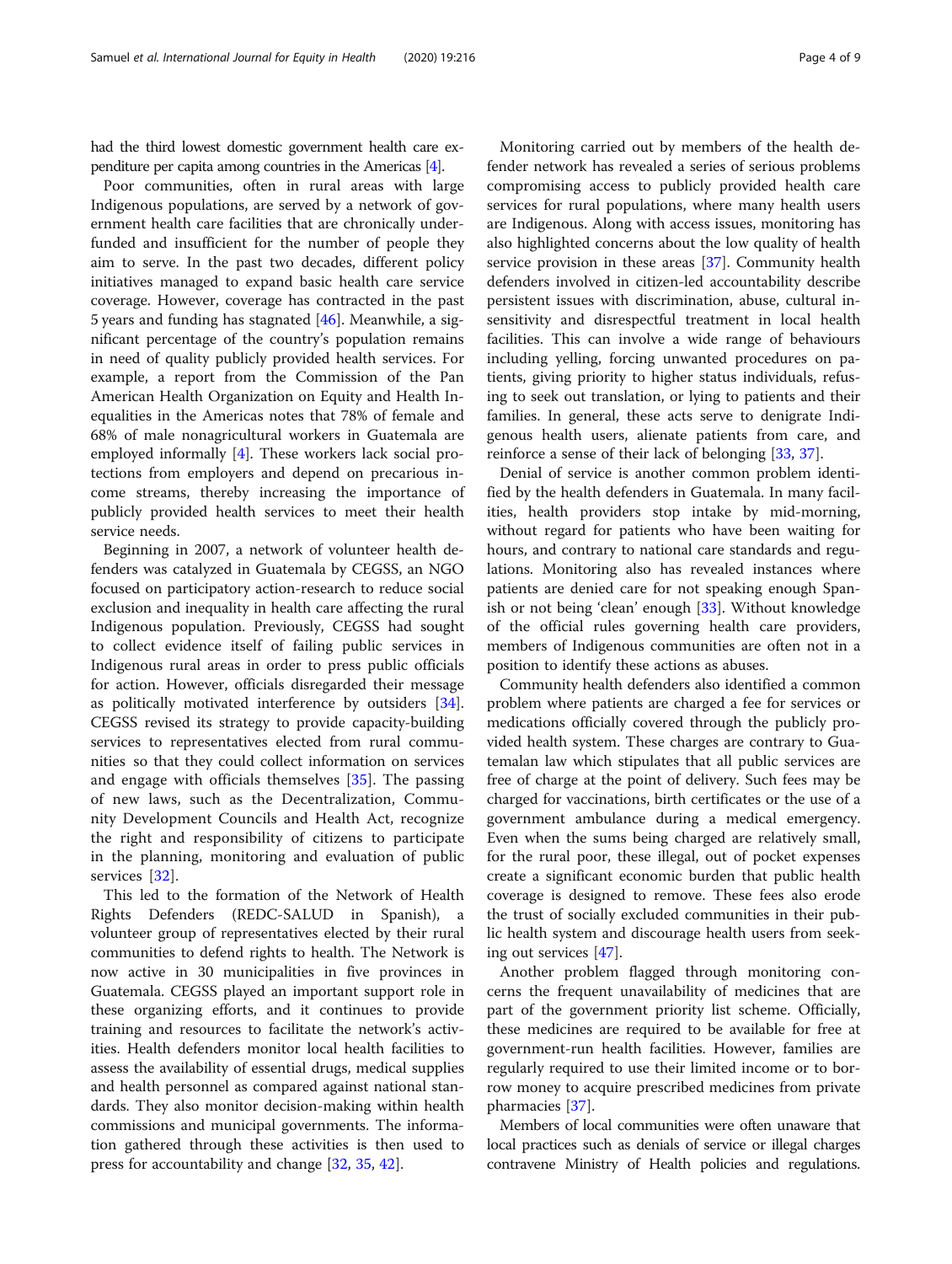Once communities learned of these rules, they increasingly reported violations to community health defenders [\[35](#page-7-0)]. Using various strategies, including meetings with local officials and complaints to the Human Rights Ombudsperson or the Attorney General's office, the community health defender network has often been able to resolve issues at the local level. The network has helped to press certain health providers to change their behavior. However, successfully addressing issues that have structural causes has been much more challenging and underscores the embedded nature of social exclusion and inequalities.

Underfunding, mismanagement, corruption and neglect continue to cause significant problems for the publicly-provided health system in Guatemala. For example, media reports suggest that the problem with the availability of medicines appears to be in part due to procurement practices at the national level. It appears that political figures are able to redirect public procurement towards higher priced suppliers in exchange for kickbacks. The higher prices mean that fewer units are purchased which translates into shortages at the local level. Neither CEGSS nor the health defender network has been able to mobilize successfully against this problem to date [\[35](#page-7-0)].

#### Citizen-led accountability in Peru

Peru is also a highly unequal country where persistent social and economic divides emerge from a colonial history, long periods of dictatorship and compromised democracy, and civil conflict [[48\]](#page-8-0). Various groups, including Indigenous peoples and Afro-descendant populations, face persistent and multi-dimensional forms of social exclusion reflected in key social indicators. For example, the infant mortality rate among Indigenous peoples in Peru is 32 per 1000 live births, nearly triple the rate of 10 per 1000 for the country's non-Indigenous population [[4\]](#page-7-0).

Patterns of exclusion are reproduced in the country's multi-tiered health system. People with the greatest access to financial resources are more likely to use private insurance and services, while salaried workers are covered by a separate system of facilities and services financed primarily through payroll taxes. Informal workers and the rural poor, many of whom are Indigenous, are left to rely on the least generous tier of the health system, where a network of health posts and basic health coverage are financed through public revenues. This includes a substantial segment of the population. For example, 2017 statistics from PAHO's Just Societies: Health Equity and Dignified Lives report estimated that 67% of female nonagricultural workers and 52% of male nonagricultural workers were engaged in the informal labour sector, with precarious income streams and no access to employer benefits  $[4]$ . The system of health coverage for Peru's poorest citizens was initially expanded in the 1990s, and received new investment with democratization and economic growth in the 2000s. In 2009, the government passed the Universal Health Insurance Law, which was intended to expand and deepen earlier provisions of health insurance by the state to marginalized populations, including the Seguro Integral de Salud (SIS). However despite these expansions, as of 2015, Peru's domestic government health care expenditure per capita was still lower than at least 18 other countries in the Americas [[4\]](#page-7-0).

In 2007, a citizen monitoring initiative arose in Puno, a largely mountainous and predominantly Indigenous region of the country, partly as a result of a participatory study conducted in the mid 2000s by a US NGO, Physicians for Human Rights. The NGO was collecting stories regarding maternal deaths in the region. The study suggested that serious deficiencies in the health system were impeding access to proper maternal care and contributing to the exceptionally high maternal mortality rate in the region [[49\]](#page-8-0). Once the study was complete, two Peruvian NGOs cooperating with PHR – CARE Peru and ForoSalud – began to recruit women from Indigenous communities in two districts in the region to participate in an effort to increase access and quality of care by holding local health care facilities accountable [[31,](#page-7-0) [39](#page-7-0), [43\]](#page-7-0). Those civil society partners helped to organize the initiative and provided training on participatory rights, health rights, and entitlements under the health and public insurance systems. They also were able to take advantage of a citizen participation law and Ministry of Health policies that recognize health rights in order to press health officials to accept a system of citizen monitoring of local health facilities in these districts. In addition, both the local Human Rights Ombuds office and the SIS regional office became partners in the initiative, contributing training and other forms of assistance to the volunteer monitors [\[31](#page-7-0), [39](#page-7-0), [43](#page-7-0)].

After receiving training, the citizen monitors carried out regular shifts at their local health facilities (health posts, health centres and local hospitals) where they observed practice, advised and advocated for patients, and documented problems. As Indigenous women, the monitors initially faced significant challenges carrying out their monitoring duties given the history of exclusion and difficulties with their local public health facilities that they and many of their community members had encountered over the years [[31](#page-7-0), [39,](#page-7-0) [40\]](#page-7-0). However, over time they collected information and complaints that they later shared with health officials in collective meetings with the monitors' NGO and state allies [[31,](#page-7-0) [36,](#page-7-0) [43](#page-7-0), [50](#page-8-0)].

Monitoring activities in Puno revealed very similar problems to those in Guatemala. These included illegal charges for services officially covered by the public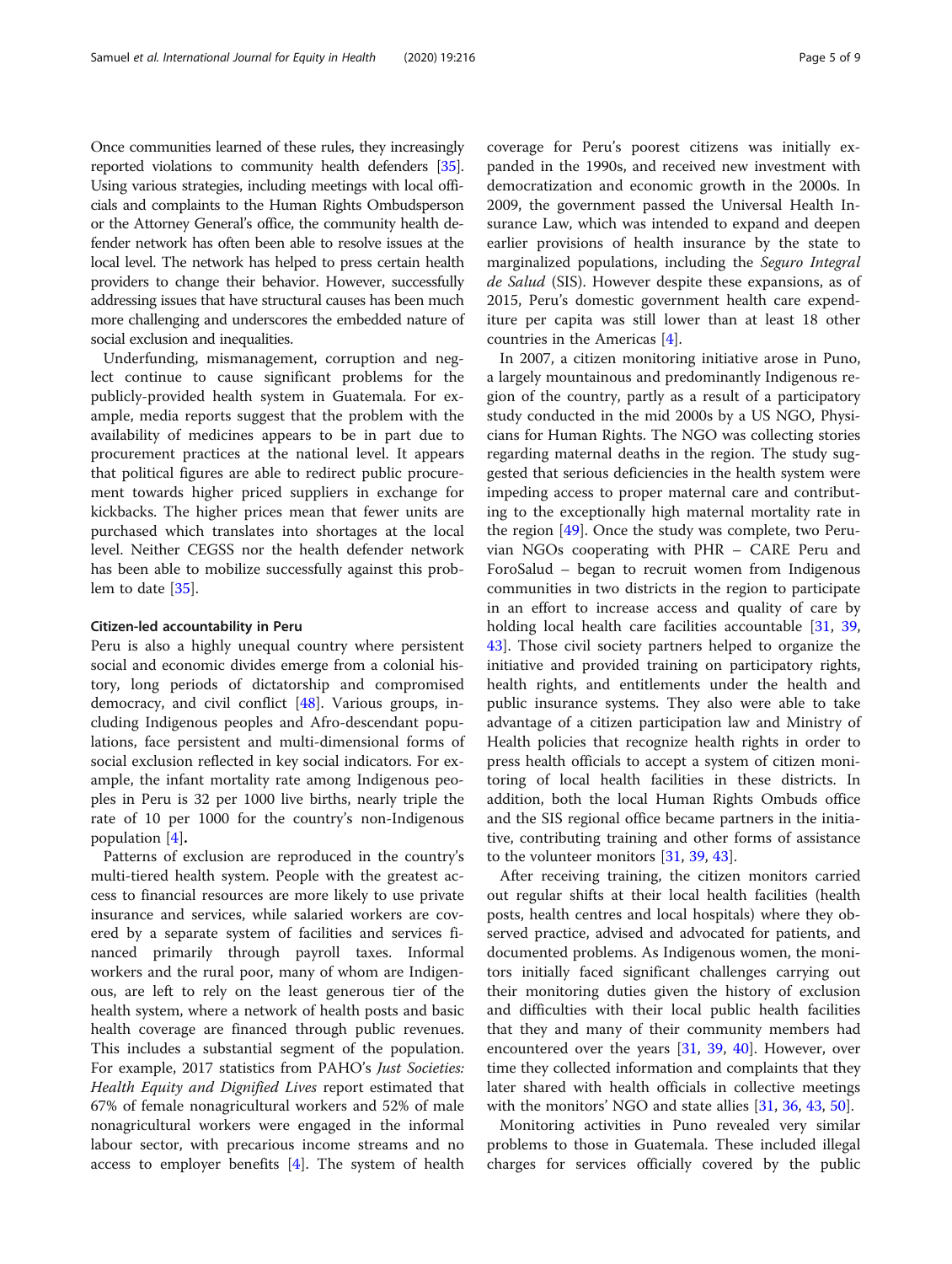health insurance program, denials of service, lack of required medicines or equipment, cultural insensitivity, discrimination, and abuse  $[31, 36, 39, 40, 43]$  $[31, 36, 39, 40, 43]$  $[31, 36, 39, 40, 43]$  $[31, 36, 39, 40, 43]$  $[31, 36, 39, 40, 43]$  $[31, 36, 39, 40, 43]$  $[31, 36, 39, 40, 43]$  $[31, 36, 39, 40, 43]$  $[31, 36, 39, 40, 43]$ . Many of these problems are tied to systemic weaknesses in the health system that serves rural Indigenous areas. For example, poor families can often be unlawfully charged for certificates of live birth for their new infants, particularly if the delivery did not happen in a health facility [\[39](#page-7-0)]. In one study, a nurse explained that her colleagues had collected these kinds of unauthorized charges not for themselves but to pay for informal and unbudgeted costs such as gas for the health centre motorcycle and customary gifts when health workers are asked to take on special roles such as godparents [\[39\]](#page-7-0). Many health workers are precariously employed and have little ability to absorb expenses that are not covered by institutional budgets. Other cases, where for example patients are charged for covered medicines, also reveal complex causes. Some of these may be cases of corruption where health workers have direct links to local private pharmacies. In other cases, shortages are the result of problems with staffing and management of supply chains [[31,](#page-7-0) [36](#page-7-0), [39\]](#page-7-0). Additional problems throughout the system arise from the fact that SIS, the public health insurance program, is underfunded. Budget increases have not kept up with the demand for services, nor with the number of services that SIS now covers [\[51](#page-8-0)]. In 2019, SIS entitlement was expanded to cover all residents lacking access to another health insurance mechanism [\[52](#page-8-0)]. This change resulted in coverage of an additional 1.3 million people without a matching increase in budget. Even before this change, SIS could often be backlogged with debts to hospitals and health networks. Where SIS is slow to send the necessary reimbursement for medicines, this creates further delays in the supply chain [\[39](#page-7-0), [43](#page-7-0)]. The burden of all of these systemic problems is passed on to health system users, many of whom are members of marginalized communities, especially Indigenous peoples. These dynamics further erode the trust of excluded populations in the county's publicly-provided system [\[39](#page-7-0)].

## Comparing the two cases

Citizen-led accountability initiatives in Guatemala and Peru reveal very similar patterns of serious deficiencies that undermine efforts towards the realization of Universal Health Coverage in both countries. The picture that emerges in each case is of a dysfunctional publicly provided health system marked by gaps and often invisible barriers, particularly for socially excluded groups. The evidence revealed through citizen-led accountability suggests that marginalized health users in Guatemala and Peru do not always receive either the health care services or the protection against financial hardship promised by the publicly provided health systems in each country.

These problems are compounded when socially excluded populations are not fully aware of their formal entitlements to a range of services through their public health facilities. Health coverage guaranteed by the state may exist on paper in a way it does not in reality. While many government services can exhibit a gap between promise and reality, the experiences of the citizen-led accountability initiatives reviewed in this paper suggest that the health systems serving rural Indigenous peoples and other socially excluded populations face unusually serious and systemic problems with not only financing but also management, the quality of service provision, and a lack of effective, democratic mechanisms to strengthen governance and accountability.

## **Discussion**

A focus on the dynamics of social exclusion suggests a partial explanation. Social exclusion is the outcome of ongoing evolving processes that marginalize certain groups within power relations [[15](#page-7-0), [18\]](#page-7-0). Socially excluded groups are given fewer rights and entitlements than other segments of society. In addition, their subordinate position in power relations means they are also less able to defend the social rights and entitlements that they do possess. When health systems serve people who lack power, the systems themselves are particularly vulnerable to disregard and abuse. These issues are not often reflected in mainstream policy discussions related to UHC. For example, the official statistics concerning those who spend out of pocket to cover health costs in Guatemala generally reflect the problems of the urban, middle class. What is not captured in official statistics are the frequent payments made by the rural poor for supposedly free services or for the private purchase of essential medical supplies and drugs unavailable in their public health facilities. As a result, the problems faced by the rural poor are not reflected in discussions over out-of-pocket expenses (Walter Flores, August 30, 2019, oral communication with co-authors; unreferenced).

Pressing for accountability from public service providers is intensely difficult, particularly for socially excluded populations. This can translate into impunity for those who might abuse these systems. Also, despite official discourses of citizenship and equality, powerful ideologies circulate in which socially excluded people are defined as undeserving, and are often cast as the recipients of charity rather than as people entitled to health and other social rights [[39](#page-7-0), [53](#page-8-0)]. As a result, health systems designed to serve socially excluded groups are liable to be underfunded and mismanaged, to tolerate abusive behaviour, or to have their over-stretched staff deny service as a strategy to manage their own precarious working conditions. Furthermore, we lack mechanisms for identifying and addressing these problems.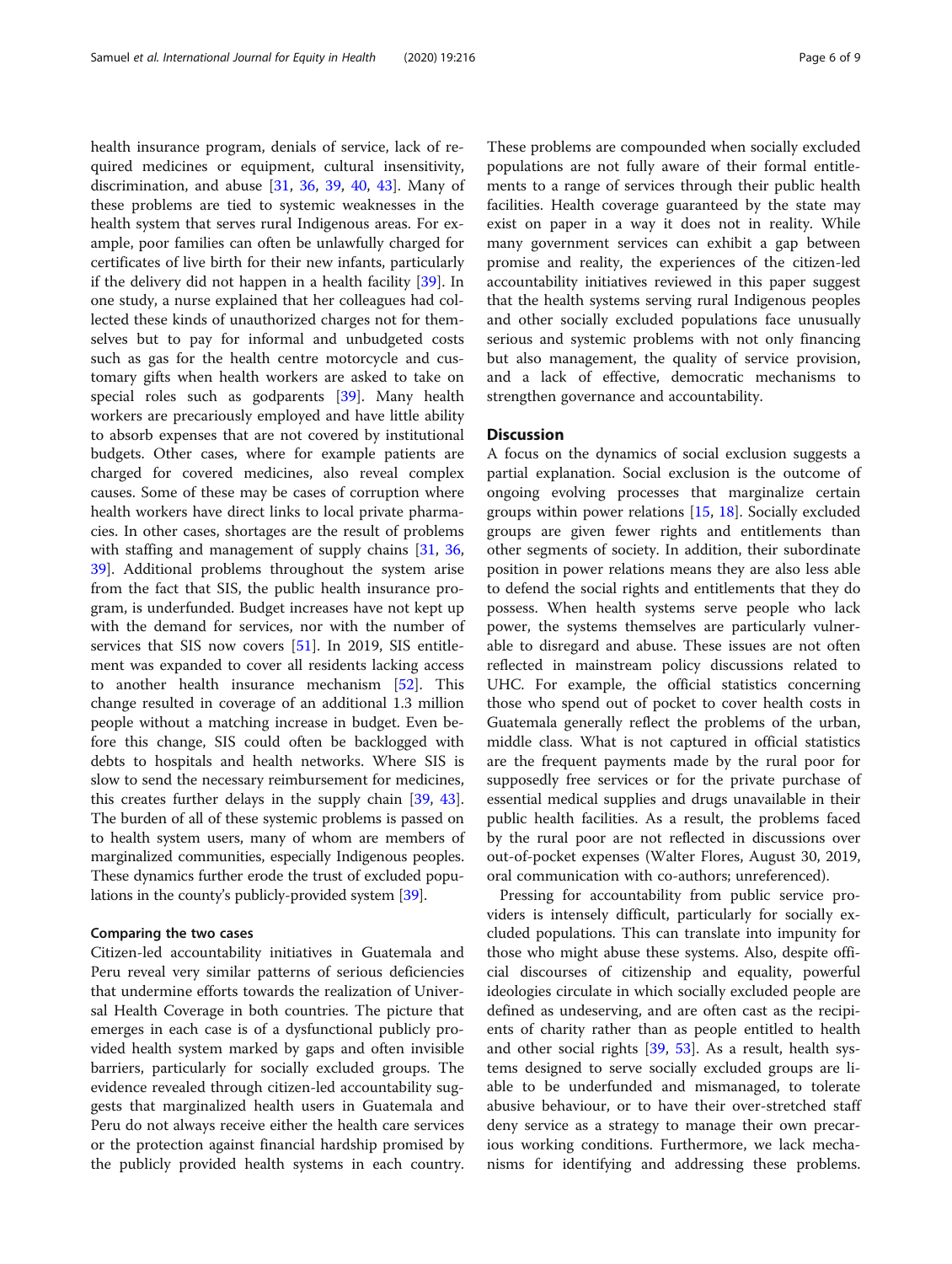National indicators for UHC do not reflect the realities faced by the most marginalized populations within highly unequal countries like Guatemala and Peru. The SDGs also provide only limited support towards promoting government accountability in health systems. Although accountability goals exist and procedures for them are recommended within the SDGs, the framework has been justly critiqued for relying on weak voluntary measures rather than institutionalized, obligatory accountability measures [[54\]](#page-8-0).

It is telling that these equity and quality issues are evident in Peru, where free publicly provided health coverage for the poorest segments of society has officially expanded over the last decade. This increase in coverage represents a shift towards greater inclusion by expanding certain social rights. However, it is partly an expansion of discursive, not necessarily real access to health services. This shift does not adequately alter the dysfunctional character of the system. Some social rights to coverage are expanded but the quality, accessibility and reliability of that coverage continues to be compromised. This suggests that there may be limits to what can be achieved by pursuing UHC without challenging "social segregation" in health care [[21](#page-7-0)]. Improving those segments of the health system that serve marginalized groups is a positive step, however it also fails to challenge a social divide that normalizes unequal treatment and undermines the rights provided to marginalized groups.

The challenges to realizing UHC in health care systems in Guatemala and Peru are complex. We argue that progress towards 'democratizing the state', including the strengthening of democratic mechanisms within public institutions, is crucial. Important steps on this path were taken throughout Latin America in the 1990s, when many countries transitioned from authoritarian regimes [[55\]](#page-8-0). However, a deeper struggle continues to be waged that seeks to counter racialized, ethnic and other hierarchies that were formed long ago in the colonial period and still persist in updated forms in both the state and society [\[56](#page-8-0)]. Democratization in this sense involves promoting civic participation, social inclusion and extending real rights to the most marginalized. Grassroots accountability initiatives are part of a broader movement of efforts to improve democratic practices by encouraging marginalized people to make rights claims and by making states more responsive. These kinds of efforts entail substantial challenges when moving from civil society engagement to actions that lead to substantive changes in publicly provided health systems. Experiences such as the National Health Assembly (NHA) model in Thailand are instructive. Development of the NHA model has greatly expanded public participation in health policy making in the country. However, despite these advances in public engagement, researchers report persistent

difficulties with convincing key health system officials to effectively implement the NHA resolutions [[57\]](#page-8-0).

## Conclusion

Both Guatemala and Peru are middle income countries that have faced challenges in consolidating democratic practices even as their economies have grown. In both countries, social exclusion remains embedded in the state and undermines the health coverage provided to marginalized populations, as well as equitable progress towards UHC. Many other countries face similar predicaments. There is a great deal that donors, governments, and other actors can do to promote UHC for socially excluded populations by helping to democratize and strengthen health systems. Civil society actors and pro-accountability actors within the state need support and institutionalized mechanisms to help them to leverage change. This could include developing specialized participatory spaces for policy dialogue and accountability processes within health systems. Decisions made in these spaces need to be given some binding effect: research suggests that such mechanisms need to provide both "voice" and "teeth" to be effective [[29](#page-7-0), [57](#page-8-0)]. Legal empowerment strategies and effective access to information about health rights and participatory rights for marginalized groups are also highly important to pro-accountability efforts [\[30\]](#page-7-0). At present, few UHC donor initiatives or government programs focus on democratizing and promoting effective accountability within health systems for socially excluded health users. Reversing this trend is an important step in promoting equitable progress towards UHC.

#### Acknowledgements

Not applicable.

#### Authors' contributions

All three authors conceived the article. JS drafted the first version of the article. WF and AF both contributed to the revisions. All authors approved the final text.

#### Funding

Not applicable.

#### Availability of data and materials Not applicable.

Ethics approval and consent to participate Not applicable.

#### Consent for publication

Not applicable.

#### Competing interests

WF works with Center for the Study of Equity and Governance in Health Systems (CEGSS). AF previously worked with CARE Peru (2003–2014) and is Past President, ForoSalud Peru (2011–2013). The authors have no other potential competing interests.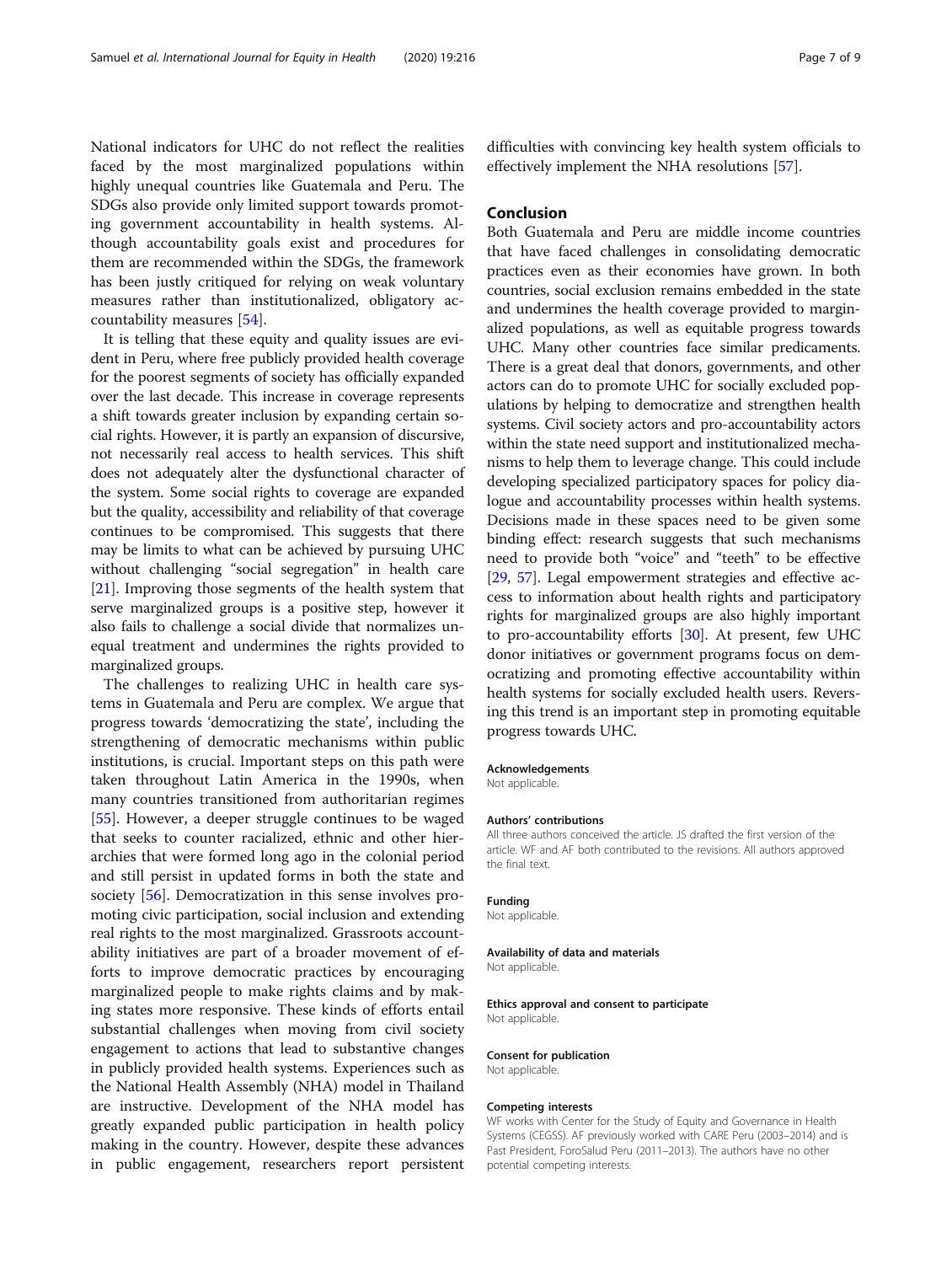## <span id="page-7-0"></span>Author details

<sup>1</sup>Health and Society Program, York University, Toronto, Canada. <sup>2</sup>Center for the Study of Equity and Governance in Health Systems (CEGSS), Guatemala, Guatemala. <sup>3</sup>CMMB Peru, Lima, Peru. <sup>4</sup>ForoSalud Peru, Lima, Peru.

## Received: 18 May 2020 Accepted: 20 October 2020 Published online: 09 December 2020

#### References

- 1. Horton R, Das P. Universal health coverage: not why, what, or when—but how? Lancet. 2015;385(9974):1156–7.
- Summers LH. Economists' declaration on universal health coverage. Lancet. 2015;386(10008):2112–3.
- 3. Kieny MP, Bekedam H, Dovlo D, Fitzgerald J, Habicht J, Harrison G, et al. Strengthening health systems for universal health coverage and sustainable development. Bull World Health Organ. 2017;95:537–9.
- 4. Commission of the Pan American Health Organization on Equity and Health Inequalities in the Americas. Just Societies: Health Equity and Dignfied Lives. Report of the Commission of the Pan American Health Organization on Equity and Helath Inequalities in the Americas. Washington D.C: PAHO; 2019.
- 5. World Health Organization. Making fair choices on the path to universal health coverage. Final report of the WHO Consultative Group on Equity and Universal Health Coverage. Geneva: WHO; 2014. Available from: [https://](https://www.who.int/choice/documents/making_fair_choices/en/) [www.who.int/choice/documents/making\\_fair\\_choices/en/.](https://www.who.int/choice/documents/making_fair_choices/en/)
- Rumbold B, Baker R, Ferraz O, Hawkes S, Krubiner C, Littlejohns P, et al. Universal health coverage, priority setting, and the human right to health. Lancet. 2017;390(10095):712–4.
- 7. Titelman D, Cetrángolo O, Acosta OL. Universal health coverage in Latin American countries: how to improve solidarity-based schemes. Lancet. 2015; 385(9975):1359–63.
- Atun R, de Andrade LOM, Almeida G, Cotlear D, Dmytraczenko T, Frenz P, et al. Health-system reform and universal health coverage in Latin America. Lancet. 2015;385(9974):1230–47.
- 9. Reich MR, Harris J, Ikegami N, Maeda A, Cashin C, Araujo EC, et al. Moving towards universal health coverage: lessons from 11 country studies. Lancet. 2016;387(10020):811–6.
- 10. Savedoff WD, de Ferranti D, Smith AL, Fan V. Political and economic aspects of the transition to universal health coverage. Lancet. 2012;380(9845):924–32.
- 11. Stuckler D, Feigl AB, Basu S, McKee M. The political economy of universal health coverage. Background paper for the global symposium on health systems research. Geneva: WHO; 2010. Available from: [https://researchonline.](https://researchonline.lshtm.ac.uk/id/eprint/2157) [lshtm.ac.uk/id/eprint/2157.](https://researchonline.lshtm.ac.uk/id/eprint/2157)
- 12. Tangcharoensathien V, Patcharanarumol W, Kulthanmanusorn A, Saengruang N, Kosiyaporn H. The political economy of UHC reform in Thailand: lessons for low- and middle-income countries. Health Syst Reform. 2019;8:1–14.
- 13. Kelsall T, Hart T, Laws E. Political settlements and pathways to universal health coverage. London: Overseas Development Institute; 2016. p. 1–32. Report No.: 432. Available from: [https://www.odi.org/publications/10352](https://www.odi.org/publications/10352-politics-uhc-universal-health-coverage-political-settlements-analysis-political-economy-analysis) [politics-uhc-universal-health-coverage-political-settlements-analysis-political](https://www.odi.org/publications/10352-politics-uhc-universal-health-coverage-political-settlements-analysis-political-economy-analysis)[economy-analysis](https://www.odi.org/publications/10352-politics-uhc-universal-health-coverage-political-settlements-analysis-political-economy-analysis).
- 14. Valdivia N, Benavides M, Torero M. Exclusión, identidad étnica y políticas de inclusión social en el Perú: el caso de la población indígena y la población afrodescendiente. In: GRADE, editor. Investigación, políticas y desarrollo en el Perú. Lima: GRADE; 2007. p. 603–55.
- 15. Silver H. Social exclusion and social solidarity: three paradigms. Int Labour Rev. 1994;133(5/6):531–78.
- 16. Farmer P. An anthropology of structural violence. Curr Anthropol. 2004; 45(3):305–25.
- 17. Silver H, Miller SM. Social exclusion: the European approach to social disadvantage. Poverty Race. 2002;11(5).
- 18. Sen A. Social exclusion: concept, application, and scrutiny. Manila: Asian Development Bank; 2000. (Social Development Papers). Report No.: 1.
- 19. Freedman LP, Schaaf M. Act global, but think local: accountability at the frontlines. Reprod Health Matters. 2013;21(42):103–12.
- 20. Blackstock C. Toward the full and proper implementation of Jordan's principle: an elusive goal to date. Paediatr Child Health. 2016;21(5):245–6.
- 21. Cotlear D, Gómez-Dantés O, Knaul F, Atun R, Barreto ICHC, Cetrángolo O, et al. Overcoming social segregation in health care in Latin America. Lancet. 2015;385(9974):1248–59.
- 22. Smedley BD, Stith AY, Nelson AR. Unequal treatment: confronting racial and ethnic disparities in health care. Washington D.C: The National Academies Press; 2003. Available from: <https://doi.org/10.17226/10260>.
- 23. van Ryn M, Burgess DJ, Dovidio JF, Phelan SM, Saha S, Malat J, et al. The impact of racism on clinician cognition, behavior, and clinical decision making. Du Bois Rev Soc Sci Res Race. 2011;8(1):199–218.
- 24. James SA. The strangest of all encounters: racial and ethnic discrimination in US health care. Cad Saude Publica. 2017;33(Suppl 1):e00104416.
- 25. King CJ, Redwood Y. The health care institution, population health and black lives. J Natl Med Assoc. 2016;108(2):131–6.
- 26. Evans M, White K, Berg L. "They think you're lying about your need": the impact of appearances on health and social service access for aboriginal people in Canada. Can J Nativ Stud. 2014;34(1):55–71.
- 27. Maru V. Allies unknown: social accountability and legal empowerment. Health Hum Rights. 2010;12(1):83–93.
- 28. Flores W, Samuel J. Grassroots organisations and the sustainable development goals: no one left behind? BMJ. 2019;365:l2269.
- 29. Fox JA. Social accountability: what does the evidence really say? World Dev. 2015;72(Supplement C):346–61.
- 30. Joshi A. Legal empowerment and social accountability: complementary strategies toward rights-based development in health? World Dev. 2017; 99(Supplement C):160–72.
- 31. Samuel J, Frisancho A. Rights-based citizen monitoring in Peru: evidence of impact from the field. Health Hum Rights. 2015;17(2):123–34.
- 32. Flores W, Hernández A. Health accountability for indigenous populations: confronting power through adaptive action cycles. IDS Bull. 2018;49(2) Available from: <http://bulletin.ids.ac.uk/idsbo/article/view/2963>.
- 33. Cerón A, Ruano AL, Sánchez S, Chew AS, Díaz D, Hernández A, et al. Abuse and discrimination towards indigenous people in public health care facilities: experiences from rural Guatemala. Int J Equity Health. 2016;15(1):77.
- 34. Flores W. Legitimacy from below: supporting indigenous rights in Guatemala. In: Brechenmacher S, Carothers T, editors. Examining civil society legitimacy. Washington, DC: Carnegie Endowment for International Peace; 2018. p. 8–10. Available from: [https://carnegieendowment.org/files/Civil-](https://carnegieendowment.org/files/Civil-Society-Legitimacy_FINAL.pdf)[Society-Legitimacy\\_FINAL.pdf.](https://carnegieendowment.org/files/Civil-Society-Legitimacy_FINAL.pdf)
- 35. Flores W. How can evidence bolster citizen action? Learning and adapting for accountable public health in Guatemala. Washington D.C: Accountability Research Center, CEGSS; 2018. (Accountability Note). Report No.: 2. Available from: [http://accountabilityresearch.org/publication/how-can-evidence](http://accountabilityresearch.org/publication/how-can-evidence-bolster-citizen-action-learning-and-adapting-for-accountable-public-health-in-guatemala/)[bolster-citizen-action-learning-and-adapting-for-accountable-public-health](http://accountabilityresearch.org/publication/how-can-evidence-bolster-citizen-action-learning-and-adapting-for-accountable-public-health-in-guatemala/)[in-guatemala/](http://accountabilityresearch.org/publication/how-can-evidence-bolster-citizen-action-learning-and-adapting-for-accountable-public-health-in-guatemala/).
- 36. Frisancho A. Citizen monitoring to promote the right to healthcare and accountability. In: Hunt P, Gray T, editors. Maternal mortality, human rights and accountability. New York: CRC Press; 2015.
- 37. Hernández A, Ruano AL, Hurtig A-K, Goicolea I, San Sebastián M, Flores W. Pathways to accountability in rural Guatemala: a qualitative comparative analysis of citizen-led initiatives for the right to health of indigenous populations. World Dev. 2019;113:392–401.
- 38. Hernández A, Ruano AL, Marchal B, San Sebastián M, Flores W. Engaging with complexity to improve the health of indigenous people: a call for the use of systems thinking to tackle health inequity. Int J Equity Health. 2017;16(1):26.
- 39. Samuel J. Citizen monitoring: promoting health rights among socially excluded women in Andean Peru. In: Gideon J, editor. Handbook on gender and health. Cheltenham: Edward Elgar Publishing; 2016. p. 419–35.
- 40. Samuel J. The role of civil society in strengthening intercultural maternal health care in local health facilities: Puno, Peru. Glob Health Action. 2016; 9(1):33355.
- 41. Schaaf M, Chhabra S, Flores W, Feruglio F, Dasgupta J, Ruano AL. Does information and communication technology add value to citizen-led accountability initiatives in health? Experiences from India and Guatemala. Health Hum Rights. 2018;20(2):169–84.
- 42. Batzin B, Culum P, Fischer-Mackey J. Defending the right to health in Guatemala: reflections of two indigenous women on the frontlines. Washington D.C: Accountability Research Center, CEGSS, REDC-Salud; 2020. (Accountability Note). Report No.: 8. Available from: [https://](https://accountabilityresearch.org/publication/defending-the-right-to-health-in-guatemala-reflections-of-two-indigenous-women-on-the-frontlines/) [accountabilityresearch.org/publication/defending-the-right-to-health-in](https://accountabilityresearch.org/publication/defending-the-right-to-health-in-guatemala-reflections-of-two-indigenous-women-on-the-frontlines/)[guatemala-reflections-of-two-indigenous-women-on-the-frontlines/.](https://accountabilityresearch.org/publication/defending-the-right-to-health-in-guatemala-reflections-of-two-indigenous-women-on-the-frontlines/)
- 43. CARE. Citizen monitoring to defend maternal health rights in Peru: CARE International UK; 2015. (Learning & Policy Series). Report No.: 06. Available from: [https://insights.careinternational.org.uk/publications/citizen](https://insights.careinternational.org.uk/publications/citizen-monitoring-to-defend-maternal-health-rights-in-peru)[monitoring-to-defend-maternal-health-rights-in-peru.](https://insights.careinternational.org.uk/publications/citizen-monitoring-to-defend-maternal-health-rights-in-peru)